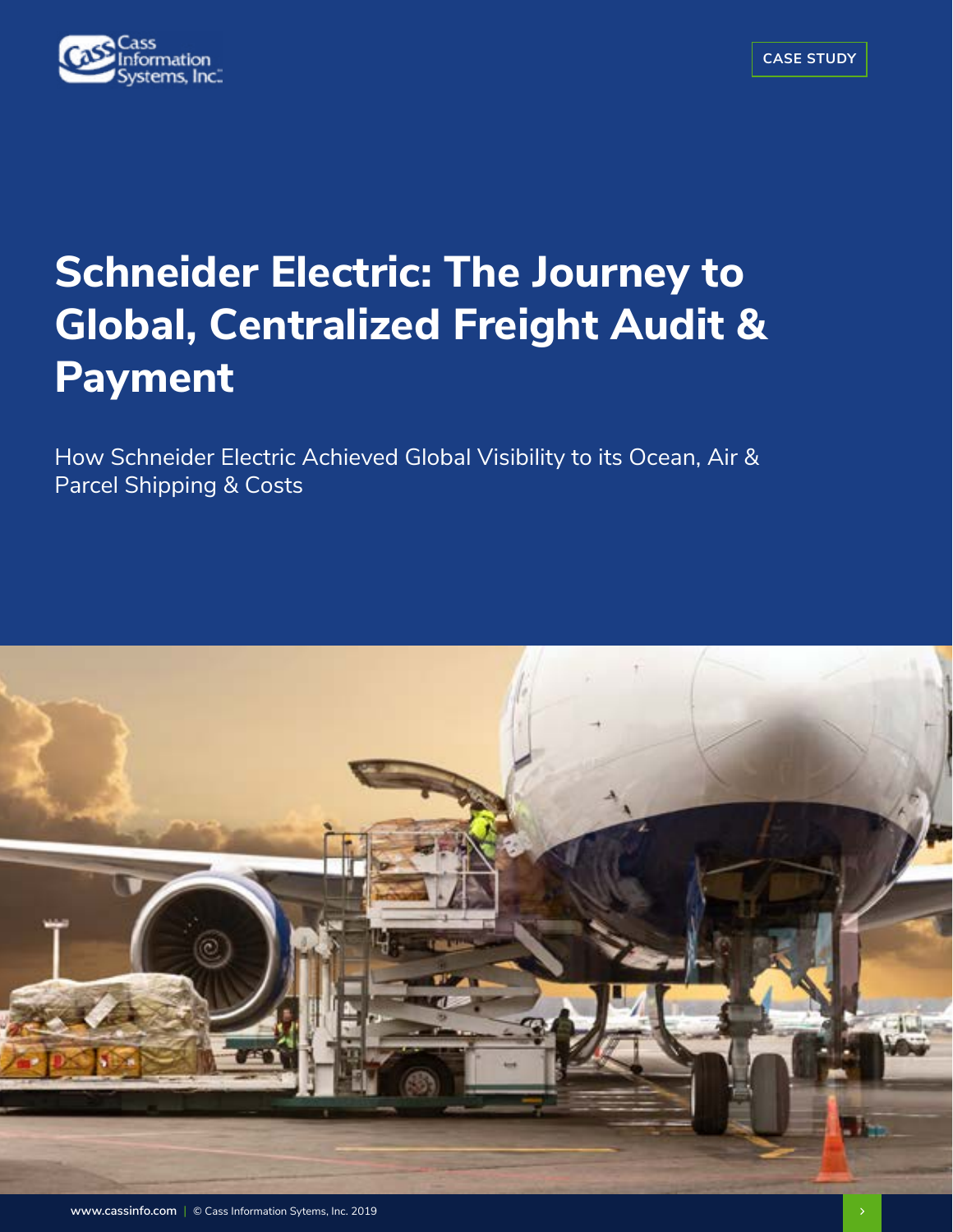

### **The Journey To Visibility**

Schneider Electric, a company so large it has not one, but seven, global transportation control towers, has been slowly and steadily centralizing the management of its transportation operations. That's no small feat, given the company operates in 100 countries and produces 300,000 products under a number of companies and divisions. Since 2015, Jean-Baptiste Delafoy, vice president of global transport and customs, has been leading the charge in a multi-phase, multi-year plan to migrate Schneider Electric's freight audit and payment operations for ocean, air, and parcel shipping to a central, standardized freight audit & payment process with Cass Information Systems. "Anyone who thinks a 'big bang' approach will be successful in a global company with this kind of footprint is fooling themselves. It takes a disciplined effort with steady progress over a period of years to make something on this scale happen."

"My ultimate goal was to achieve global visibility into freight movements and costs, and I believed then and now that the best way to achieve this was to centralize intercontinental air, ocean and express freight payment with a single provider," says Delafoy. The visibility into standardized shipment data and freight spend would support countless business needs and initiatives, including ongoing supply chain optimization.

After much discussion between Cass and Schneider, a plan was put in place to implement the global freight payment program by region, starting with APAC, and then Europe, Australia/New Zealand, South America, the Middle East and Africa.

Cass provided a global account manager and regional teams to support the project. The journey would be a major change for many of the Schneider Electric teams, and also for its carriers. Its key global ocean and air carriers were included from the beginning and would spend much time determining how to work most efficiently under this new model. Because freight payment is a still a relatively new concept in many parts of the world, cultural barriers had to be overcome, and a lot of education provided – particularly with the carriers.

Cass took responsibility for onboarding ocean, air, and express carriers. Working closely with carriers, Cass provides a library of electronic invoice formats to choose from. Test invoices are always submitted before golive to ensure they enter the Cass system correctly, include the required data fields, and are audited accurately.

Many carriers have reported positive developments. They have been

#### "

**My ultimate goal was to achieve visibility to freight movements and costs.**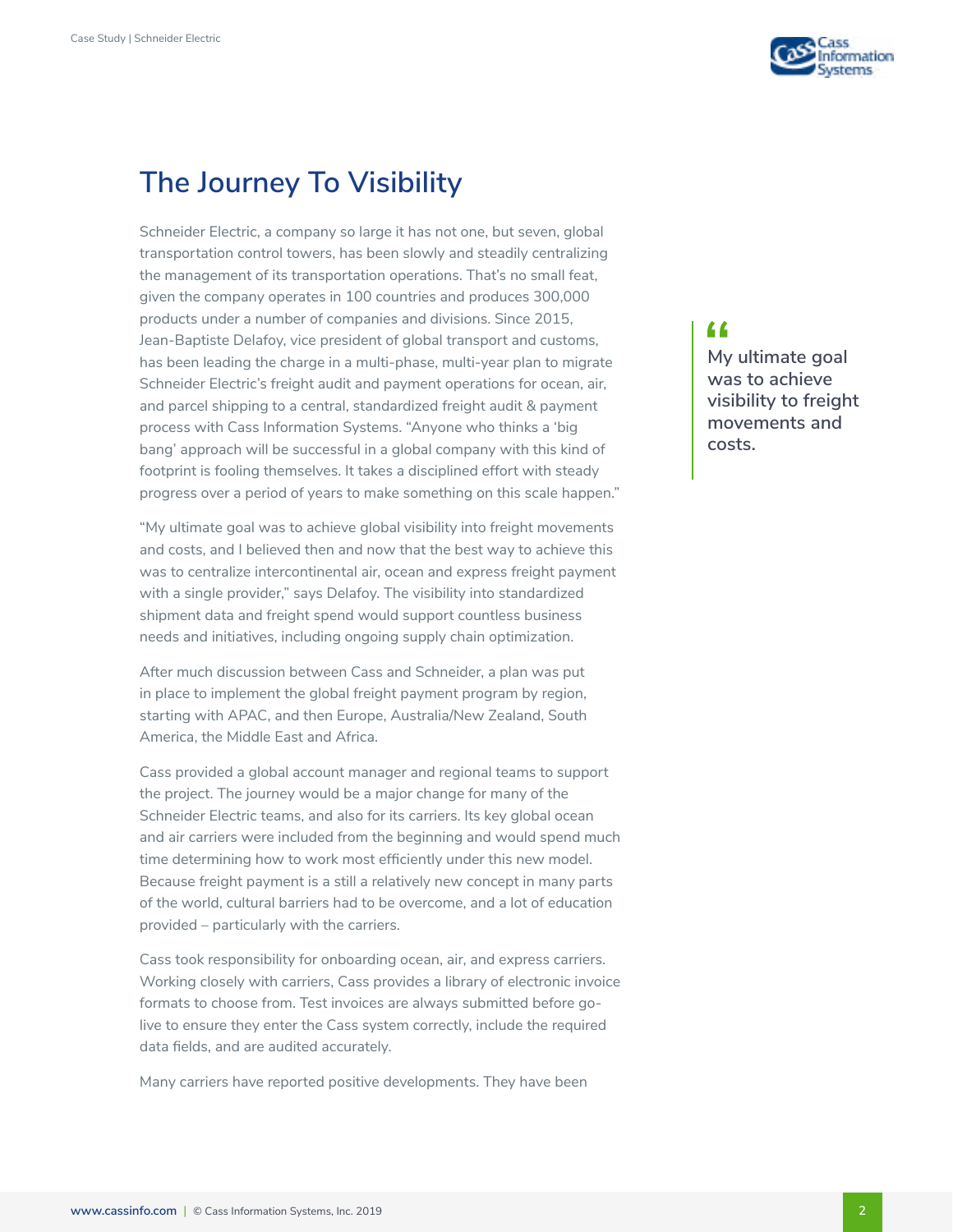

challenged in many cases to improve and modernize certain contract and billing practices. What they report enjoying the most is the ability to login to the Cass portal to see invoice and payment statuses. Because in most parts of the world, invoices cannot be short paid like they are in North America, carriers and Cass collaborate in various ways, depending on country or region, to arrive at a final, correct invoice that will be paid as presented.

There are two main reasons an implementation of this size is a multi-year project. First, there is no such thing as a global invoice standard or global legislation that allows for consistent global processing. Second, for most of SE's carriers in parts of the world such as APAC and South America, this is their first experience with a freight payment provider. So, for today, onboarding is more a tedious process than in North America where most freight carriers have been billing third-party providers for years.

# **Daily Progress Pays Off**

"In the midst of enormous global and intra-region complexity, it can be difficult to see the progress being made day by day. But when I think where we were a few years ago, and where we've come today, it's clear that day-to-day commitment yields incredible outcomes," says Kees de Jongh, who is globally responsible for the Schneider Electric account at Cass.

"Everyone knows that Schneider is a very complex operation. We work with people from many countries on a daily and weekly basis," continues de Jongh. "We've made it a point to be flexible. Globally, we offer as much consistency as possible while accommodating for regional differences and requirements."

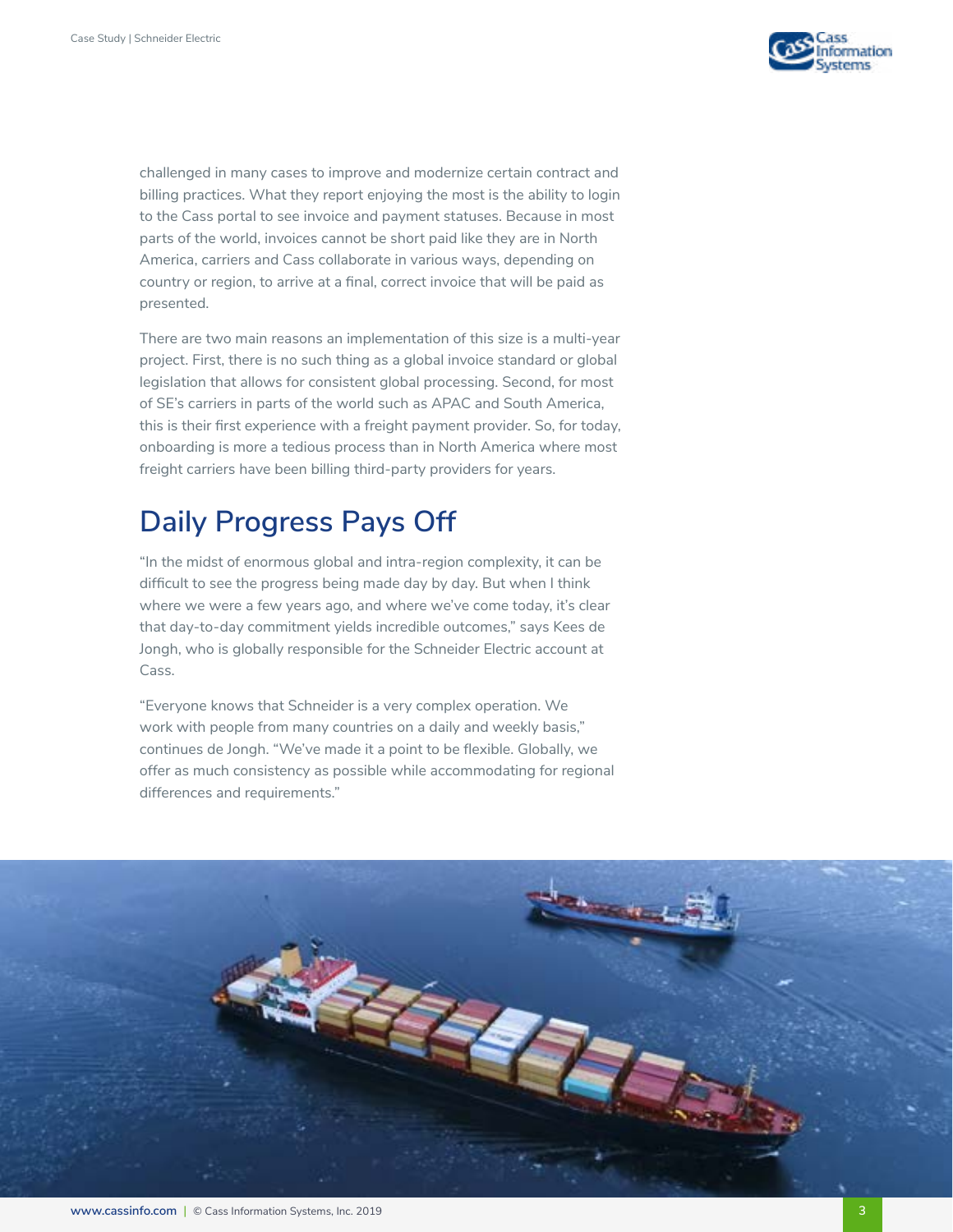

Cost savings through audits and duplicate protection have been significant. "Where freight payment has been implemented by Cass, it has revealed audit savings of 1-5% depending on the mode, carrier and part of the world. That's substantial money for a company of our size and scale," concludes Jean-Baptiste Delafoy.

Schneider Electric also receives cost allocations and accrual reporting from Cass.



#### "

**Where freight payment has been implemented by Cass, it has revealed audit savings of 1-5%.**

# **Visibility to Global Shipping & Costs**

The ability to fully understand all of its spend for ocean, air and parcel shipping is no doubt the greatest benefit of outsourcing freight payment with a single provider. They have global and regional views of all shipments, costs, carriers, payments, and everyone is working from similar, standardized data. Teams around the world can compare costs and shipping activity across regions, carriers, etc. using the same data source and structure.

Transportation staff around the world have permissions to CassPort®, the Cass online portal for business intelligence and carrier collaboration, based on business unit, region or country, and/or role. They can view anything from individual invoices to global spend numbers for their largest carriers. Robust reporting displays cost and shipment detail by mode, carrier, lane, charge type, product, origin, destination, and much, much more.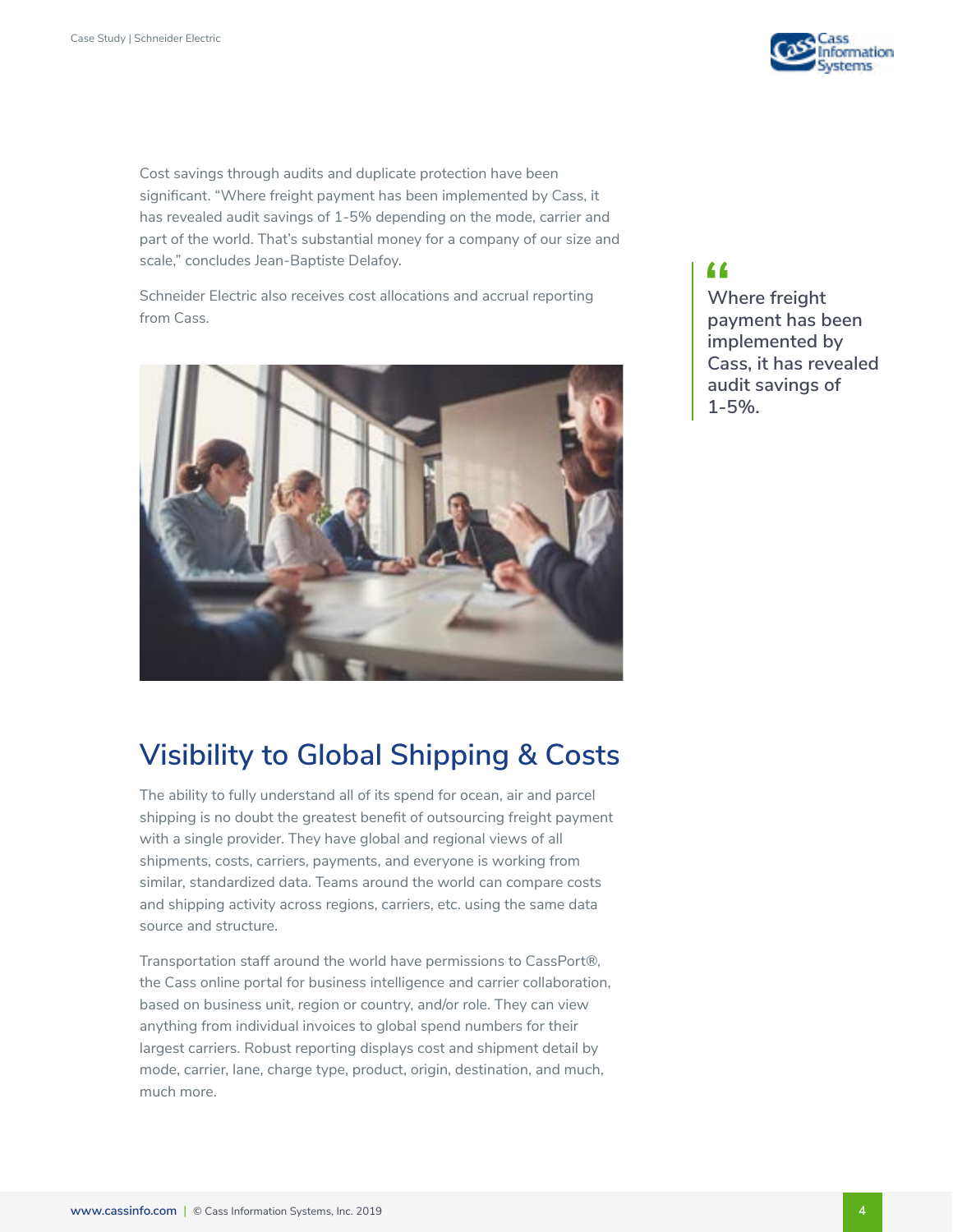

Once shippers have this visibility, unexpected opportunities arise. For example, Schneider Electric submitted its first-ever global carbon emissions report in 2018. The Cass centralized system played a pivotal role in the company's ability to calculate carbon emissions from its transportation operations, a clear advantage in today's modern economy.

But their biggest accomplishments are producing savings while simplifying operations. A key success has been the execution of master, global freight rate agreements with some of their largest global carriers. This has not only created savings, but greatly simplified rate management by replacing dozens of regional & local contracts per carrier, all with different rates for the same services. Rates are maintained in the Cass rating system and are now much easier to keep up-to-date.

# **Summary Highlights**

The Schneider Electric partnership with Cass enables:

- Standardized global reporting on shipments and spend
- Carrier accountability and improvements in billing
- Audit savings of 1-5%, depending on mode, region and carrier